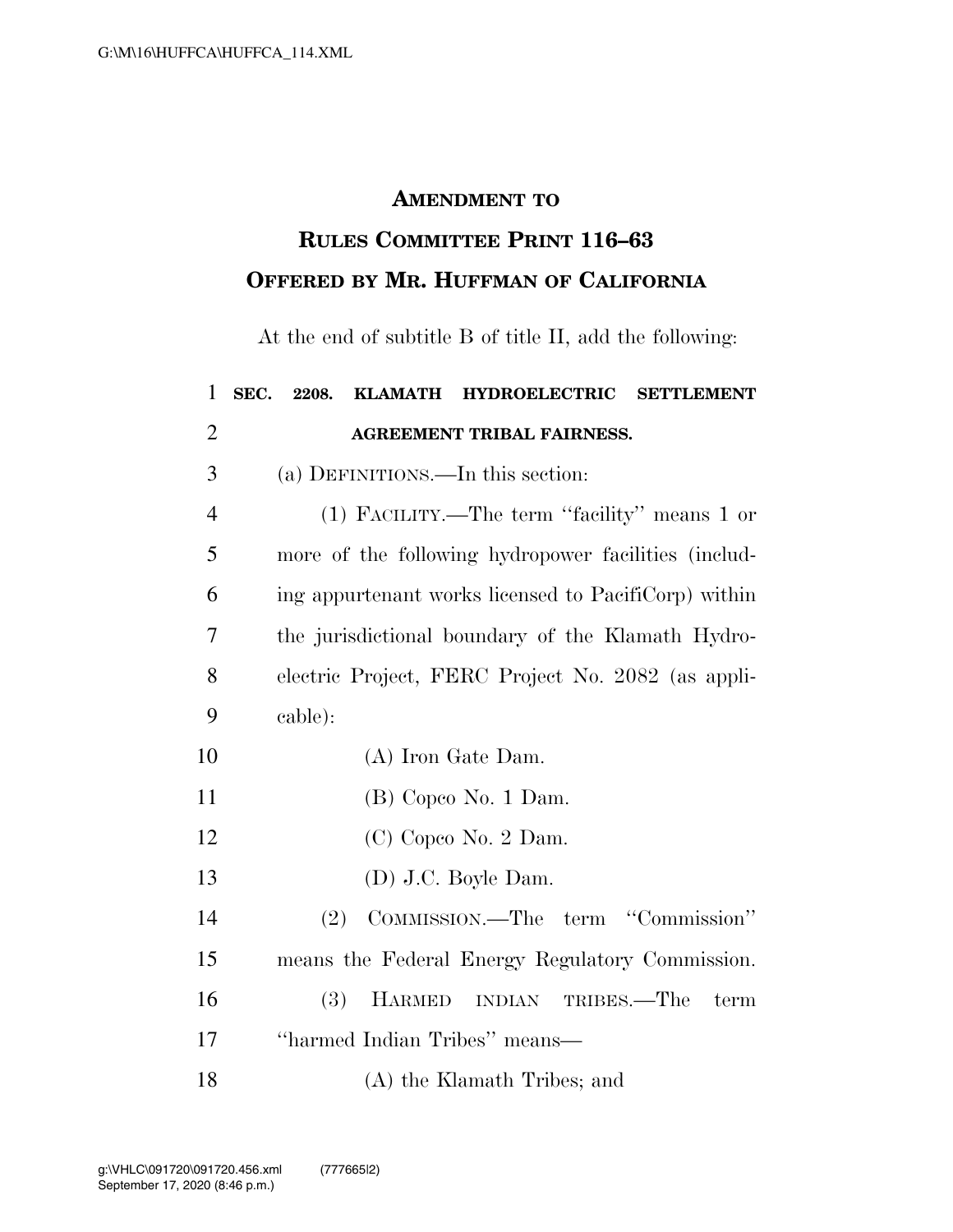(B) such other Indian Tribes that are lo- cated downstream of the Klamath Hydroelectric Project.

 (4) INDIAN TRIBE.—The term ''Indian Tribe'' has the meaning given the term ''Indian tribe'' in section 4 of the Indian Self-Determination and Edu-cation Assistance Act (25 U.S.C. 5304).

 (5) LICENSEE.—The term ''licensee'' means the owner and licensee of the facility (as of the date of enactment of this Act).

 (b) IN GENERAL.—In light of the specific facts and circumstances of the Klamath Hydroelectric Settlement Agreement that anticipated dam removal to commence in 2020, and to mitigate the historic and ongoing damages caused by the facility to aquatic and Tribal trust re- sources, the Commission shall not issue any annual license 17 for the facility under section  $15(a)(1)$  of the Federal Power Act (16 U.S.C. 808(a)(1)) unless the Commission has provided harmed Indian Tribes and the States of Cali- fornia and Oregon the opportunity to recommend terms and conditions under section 4(e), section 10, and section 18 of the Federal Power Act (16 U.S.C. 797(e), 803, and 811), including any conditions providing for fishways or fish recovery.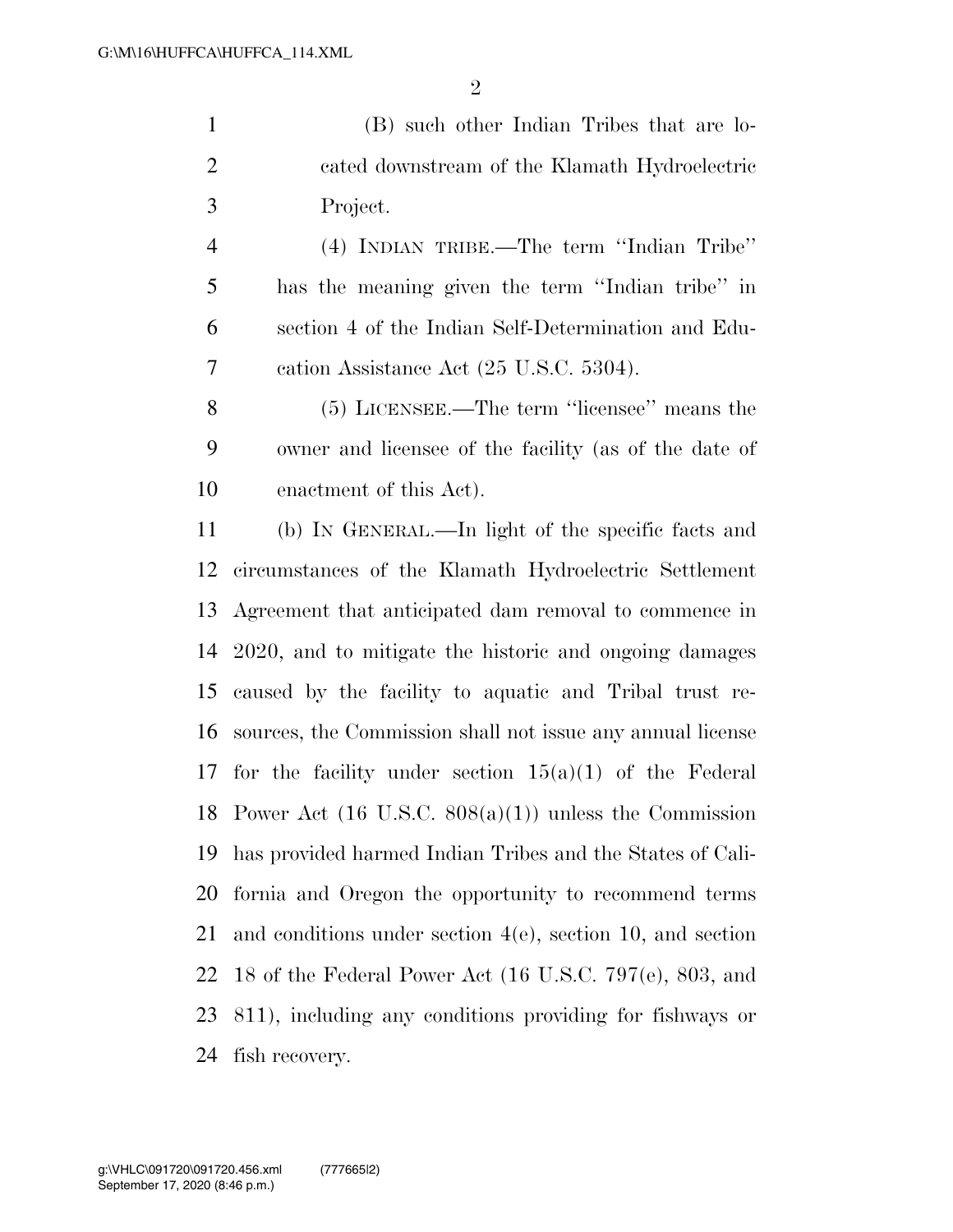(c) STUDIES.—Upon approval of an annual license pursuant to subsection (b), the Commission shall require the licensee to provide to the Commission the following: (1) A study describing the impacts of the facil- ity during the previous year on instream flows, water use, water temperature, and water quality. (2) A study describing the impacts of the facil- ity during the previous year on fish and wildlife re- sources, including river fisheries, reservoir fisheries, anadromous fish, and any marine species listed as a threatened species or endangered species under the Endangered Species Act of 1973 (16 U.S.C. 1531 et seq.) including Southern Resident killer whales (Orcinus orca). (3) A study describing the impacts of the facil- ity during the previous year on sediment transport. (4) A study forecasting the impacts of climate change to power generation at the facility. (5) A certification from the California Depart- ment of Water Resources, Division of Safety of Dams, following one or more comprehensive studies of the stability and safety of the facility that are funded by the licensee, that each element of the fa- cility meets all current Federal and State seismic, stability, and safety standards and that there will be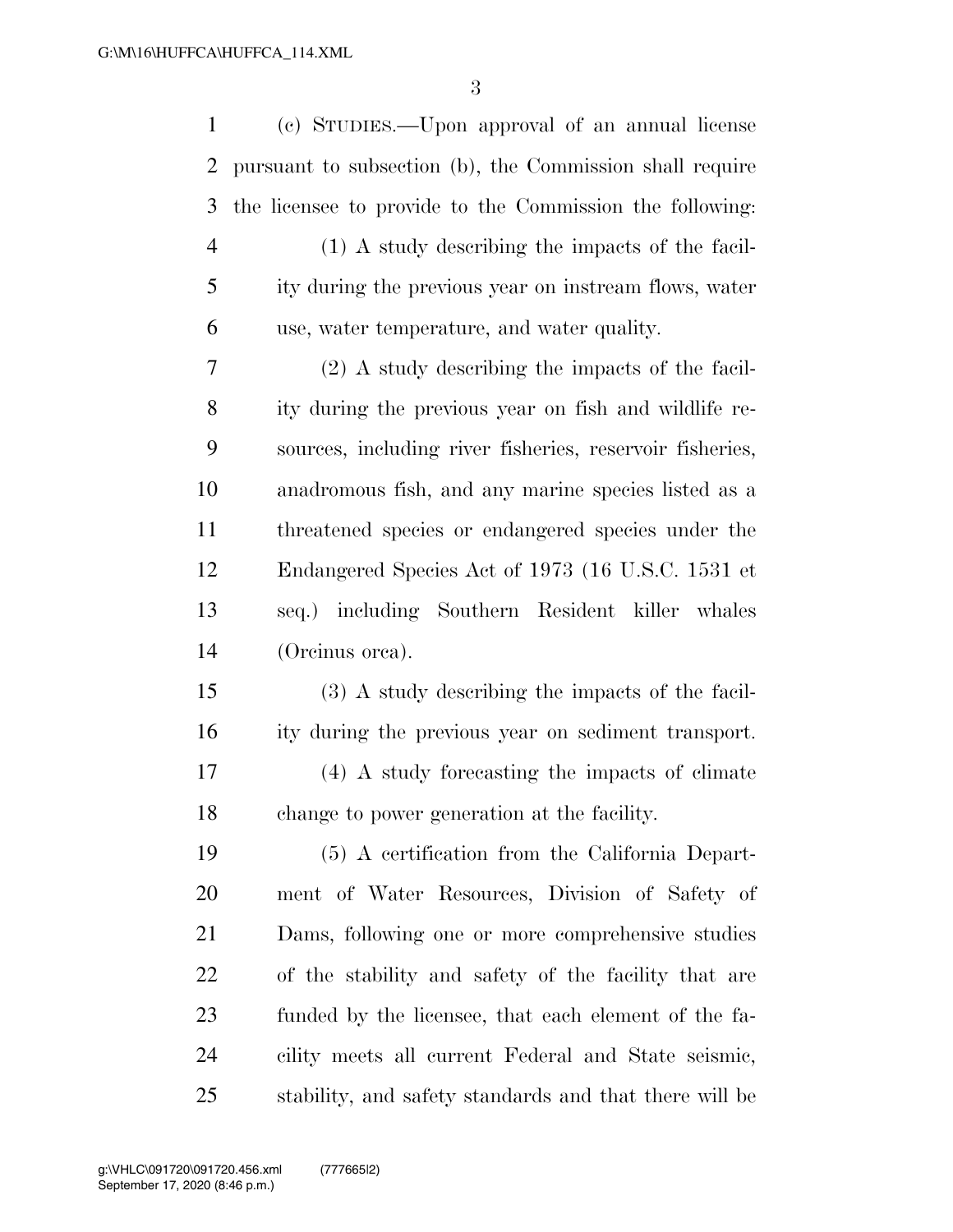| $\mathbf{1}$   | no significant risk of dam failure during the term of         |
|----------------|---------------------------------------------------------------|
| $\overline{2}$ | the license.                                                  |
| 3              | $(6)$ A report, to be made publicly available by              |
| $\overline{4}$ | the Commission, on the financial status of the facil-         |
| 5              | ity, including—                                               |
| 6              | (A) an analysis comparing the cost of                         |
| $\tau$         | power generated at the facility to revenue at-                |
| 8              | tributable to the facility during the preceding               |
| 9              | year;                                                         |
| 10             | (B) a projection of the cost of power gen-                    |
| 11             | erated at the facility and the revenue attrib-                |
| 12             | utable to the facility during the 5-year period               |
| 13             | beginning on the date of the license;                         |
| 14             | (C) an explanation of whether the financial                   |
| 15             | terms of the Klamath Hydroelectric Settlement                 |
| 16             | Agreement, as amended, have been met; and                     |
| 17             | (D) a detailed description of the annual                      |
| 18             | costs associated with the facility that are passed            |
| 19             | through to the rate payers of the licensee.                   |
| 20             | (d) EXCEPTION.—The requirements of this section               |
| 21             | shall not apply to any entity filing a surrender application  |
| 22             | as specified in the Commission's order relating to the facil- |
| 23             | ity dated July 16, 2020 (172 FERC 61,062).                    |
| 24             | (e) LEGAL CLAIMS.—Nothing in this section shall be            |
| 25             | construed to adversely affect any legal claims of harmed      |